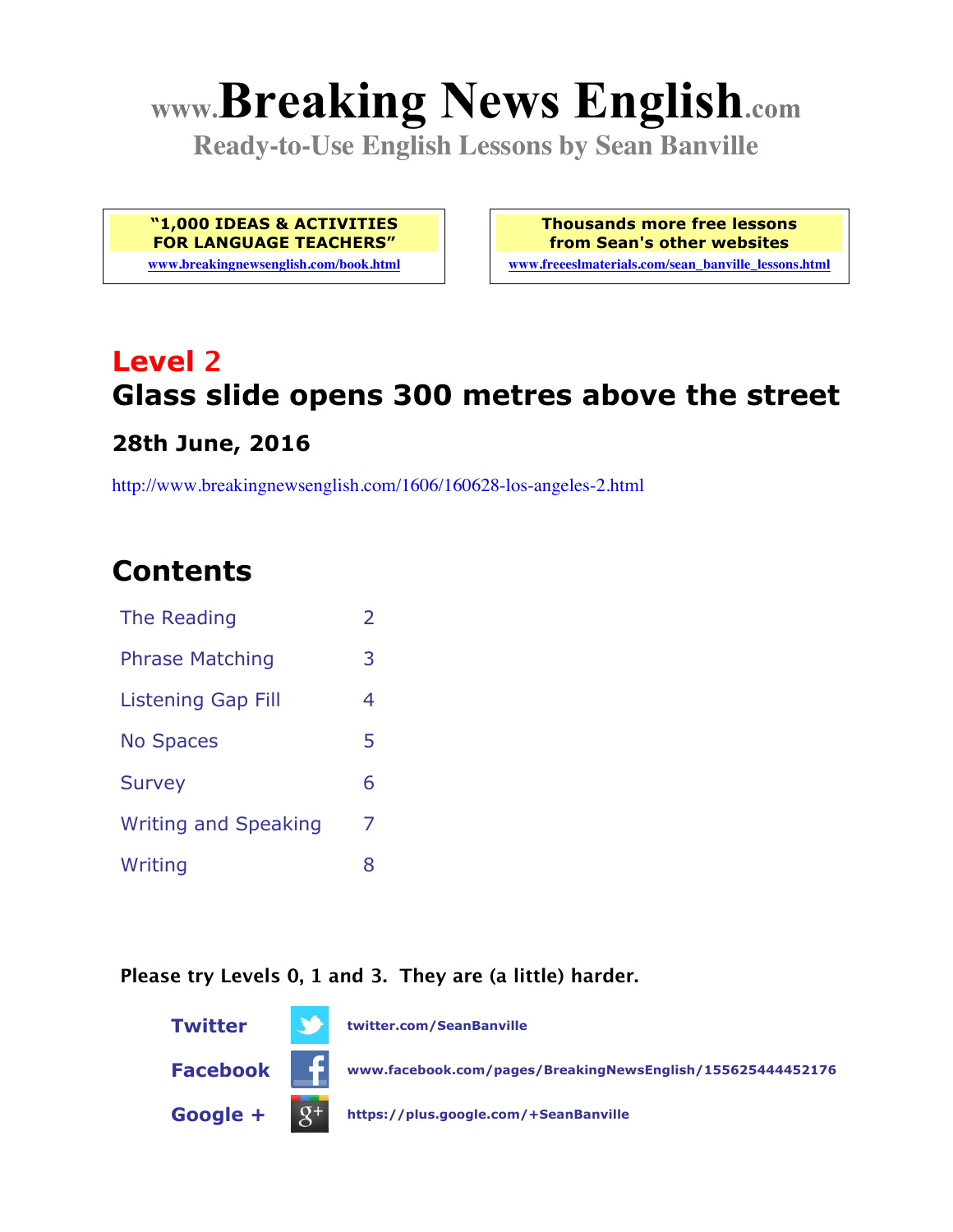### **THE READING**

From http://www.breakingnewsenglish.com/1606/160628-los-angeles-2.html

A scary slide has opened in Los Angeles. Slides are usually in children's parks, but the scary Skyslide is on the outside of a 70-story building. It is made of glass just 3 cm thick. People who go on it look down at the street 300 metres below. It is part of a tower in downtown L.A. It cost \$3.5 million to build. The slide starts at the 70th floor and goes down 15 metres to the 69th floor. It takes about five seconds to get from top to bottom. Riders sit on a special safety mat and push themselves out of a window. Only one person can go on the slide at one time.

The company that owns the building said it had many meetings about what attraction to make. It wanted something special. The president said: "We have to do something that doesn't exist anywhere else." The slide is safe enough to support a school bus filled with people. A reporter spoke about the slide. He said: "Before you can get a really proper scream going, you're launched out onto a safety mat on an outdoor deck on the 69th floor." Tickets to get into the Skyspace area on the 70th floor are \$25 for adults and \$19 for children. A ride on the Skyslide costs an additional \$8.

Sources: http://www.**latimes.com/local**/lanow/la-me-ln-skyslide-downtown-los-angeles-tourism-20160623 snap-story.html http://www.**latimes.com/entertainment**/arts/la-et-cm-hawthorne-skyslide-20160621-snapstory.html https://www**.timeout.com**/los-angeles/blog/braving-the-glass-skyslide-at-the-us-bank-towersskyspace-062316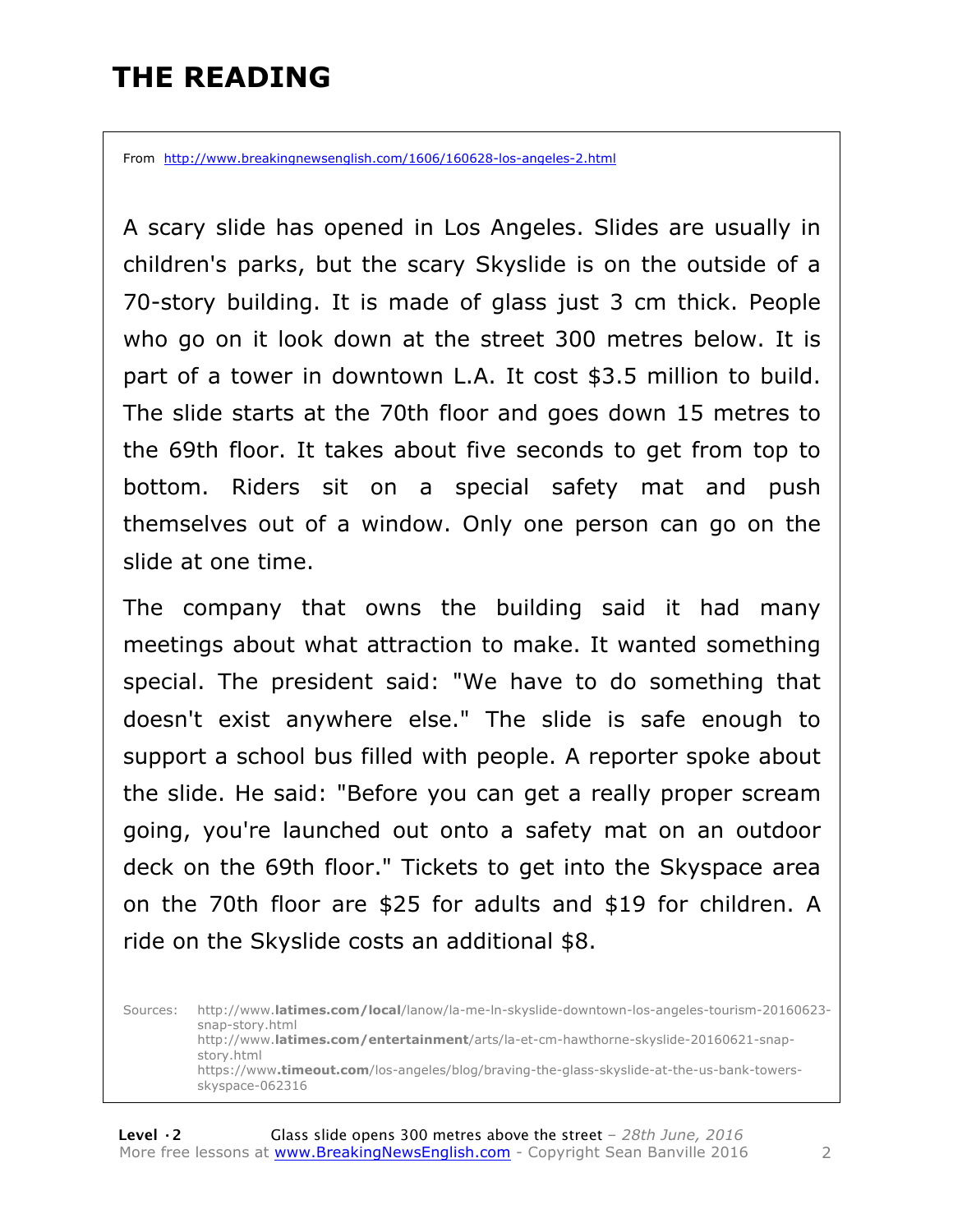### **PHRASE MATCHING**

From http://www.breakingnewsenglish.com/1606/160628-los-angeles-2.html

#### **PARAGRAPH ONE:**

| 1. on the outside of                  | a. from top to bottom  |
|---------------------------------------|------------------------|
| 2. It is made of glass                | b. of a window         |
| 3. It cost \$3.5 million              | c. just 3 cm thick     |
| 4. The slide starts                   | d. slide at one time   |
| 5. It takes about five seconds to get | e. a 70-story building |
| 6. Riders sit on a special            | f. at the 70th floor   |
| 7. push themselves out                | g. safety mat          |
| 8. Only one person can go on the      | h. to build            |
|                                       |                        |

#### **PARAGRAPH TWO:**

8. A ride on the Skyslide costs

| 1. The company that owns        |    | a. anywhere else  |
|---------------------------------|----|-------------------|
| 2. it had many                  | b. | special           |
| 3. It wanted something          |    | c. the 69th floor |
| 4. something that doesn't exist | d. | mat               |
| 5. a school bus                 |    | e. the building   |
| 6. a safety                     | f. | an additional \$8 |
| 7. an outdoor deck on           | q. | meetings          |
|                                 |    |                   |

h. filled with people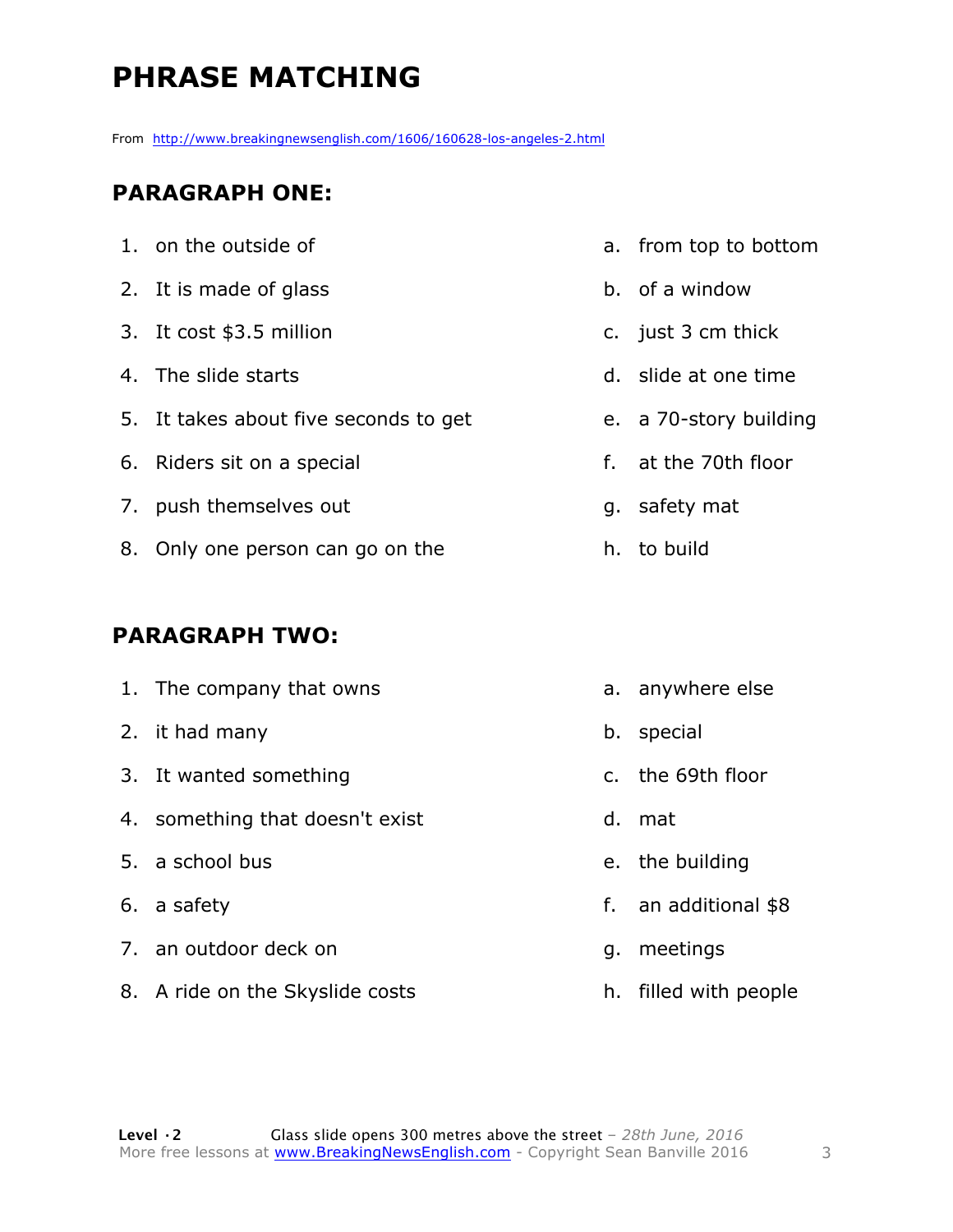### **LISTEN AND FILL IN THE GAPS**

From http://www.breakingnewsenglish.com/1606/160628-los-angeles-2.html

A scary slide (1) \_\_\_\_\_\_\_\_\_\_\_\_\_\_\_\_\_\_\_ Los Angeles. Slides are usually in children's parks, but the scary Skyslide (2) and the contract of a 70-story building. It is made of glass just 3 cm thick. People who (3) \_\_\_\_\_\_\_\_\_\_\_\_\_\_\_\_\_\_\_ down at the street 300 metres below. It is (4) and the street 300 metres below. It is (4) downtown L.A. It cost \$3.5 million to build. The slide starts at the 70th floor and (5) **The analytic set of the 69th floor.** It takes about five seconds to get from top to bottom. Riders sit on a special safety mat and push themselves out of a window. Only one person can go on the  $(6)$  \_\_\_\_\_\_\_\_\_\_\_\_\_\_\_\_\_\_\_\_.

The company that (7) \_\_\_\_\_\_\_\_\_\_\_\_\_\_\_\_\_\_\_ said it had many meetings about what (8) \_\_\_\_\_\_\_\_\_\_\_\_\_\_\_\_\_\_\_\_\_\_. It wanted something special. The president said: "We have to do something that doesn't exist anywhere else." The slide (9)  $\sim$  support a school bus filled with people. A reporter spoke about the slide. He said: "Before you can get a really (10) \_\_\_\_\_\_\_\_\_\_\_\_\_\_\_\_\_\_\_\_\_\_\_\_\_\_ going, you're launched out onto a safety mat on an (11) a safety mat on an (11) Tickets to get into the Skyspace area on the 70th floor are \$25 for adults and \$19 for children. A ride on the Skyslide costs  $(12)$  \_\_\_\_\_\_\_\_\_\_\_\_\_\_\_\_\_\_\_\_\_\_\_\_\_\_\_\_.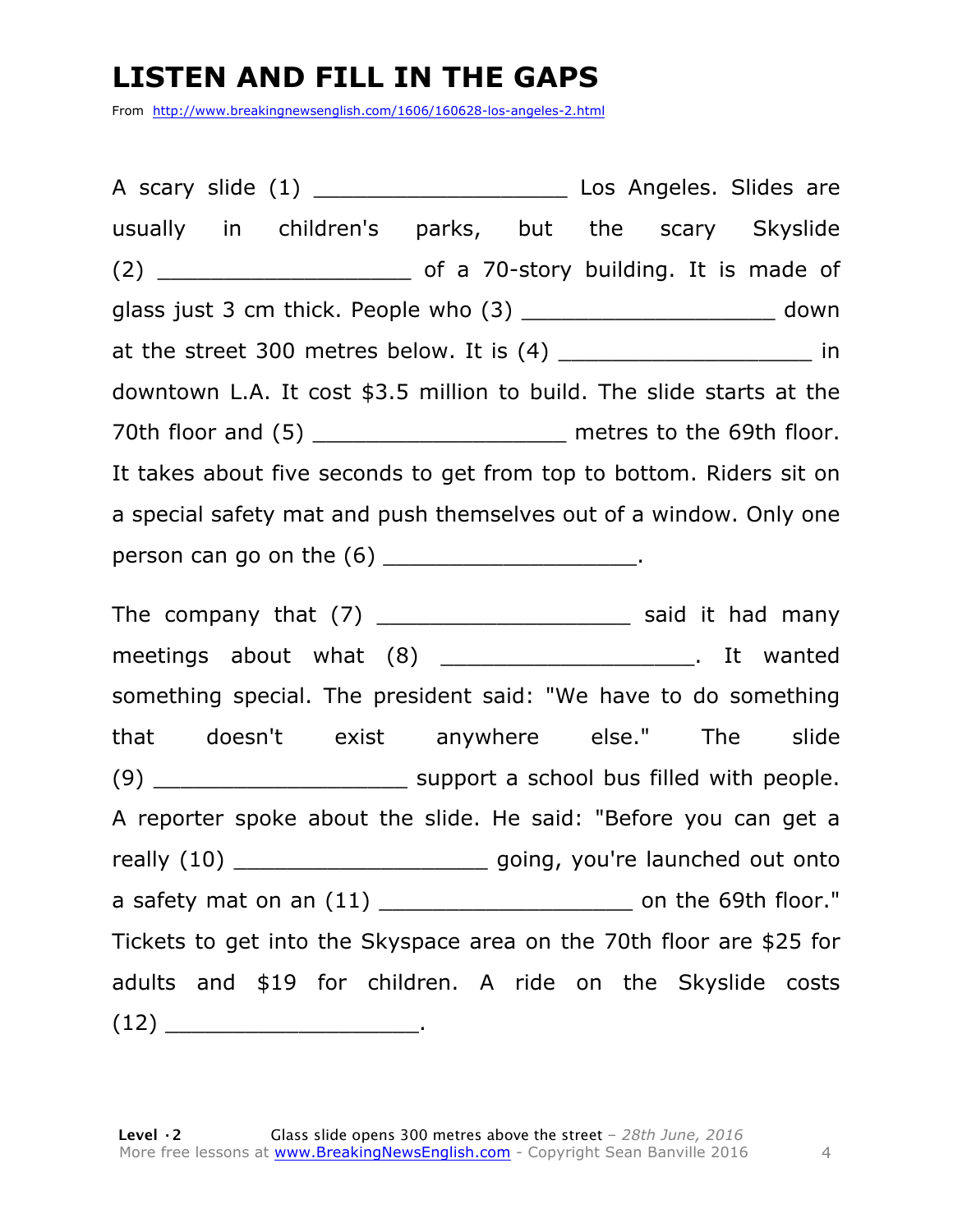### **PUT A SLASH ( / )WHERE THE SPACES ARE**

From http://www.breakingnewsenglish.com/1606/160628-los-angeles-2.html

AscaryslidehasopenedinLosAngeles.Slidesareusuallyinchildren'spar ks,butthescarySkyslideisontheoutsideofa70-storybuilding.Itism adeofglassjust3cmthick.Peoplewhogoonitlookdownatthestreet300 metresbelow.ItispartofatowerindowntownL.A.Itcost\$3.5milliontob uild.Theslidestartsatthe70thfloorandgoesdown15metrestothe69thf loor.Ittakesaboutfivesecondstogetfromtoptobottom.Riderssitonasp ecialsafetymatandpushthemselvesoutofawindow.Onlyonepersonca ngoontheslideatonetime.Thecompanythatownsthebuildingsaiditha dmanymeetingsaboutwhatattractiontomake.Itwantedsomethingsp ecial.Thepresidentsaid:"Wehavetodosomethingthatdoesn'texistan ywhereelse."Theslideissafeenoughtosupportaschoolbusfilledwithpe ople.Areporterspokeabouttheslide.Hesaid:"Beforeyoucangetareally properscreamgoing,you'relaunchedoutontoasafetymatonanoutdoo rdeckonthe69thfloor."TicketstogetintotheSkyspaceareaonthe70thfl oorare\$25foradultsand\$19forchildren.ArideontheSkyslidecostsana dditional\$8.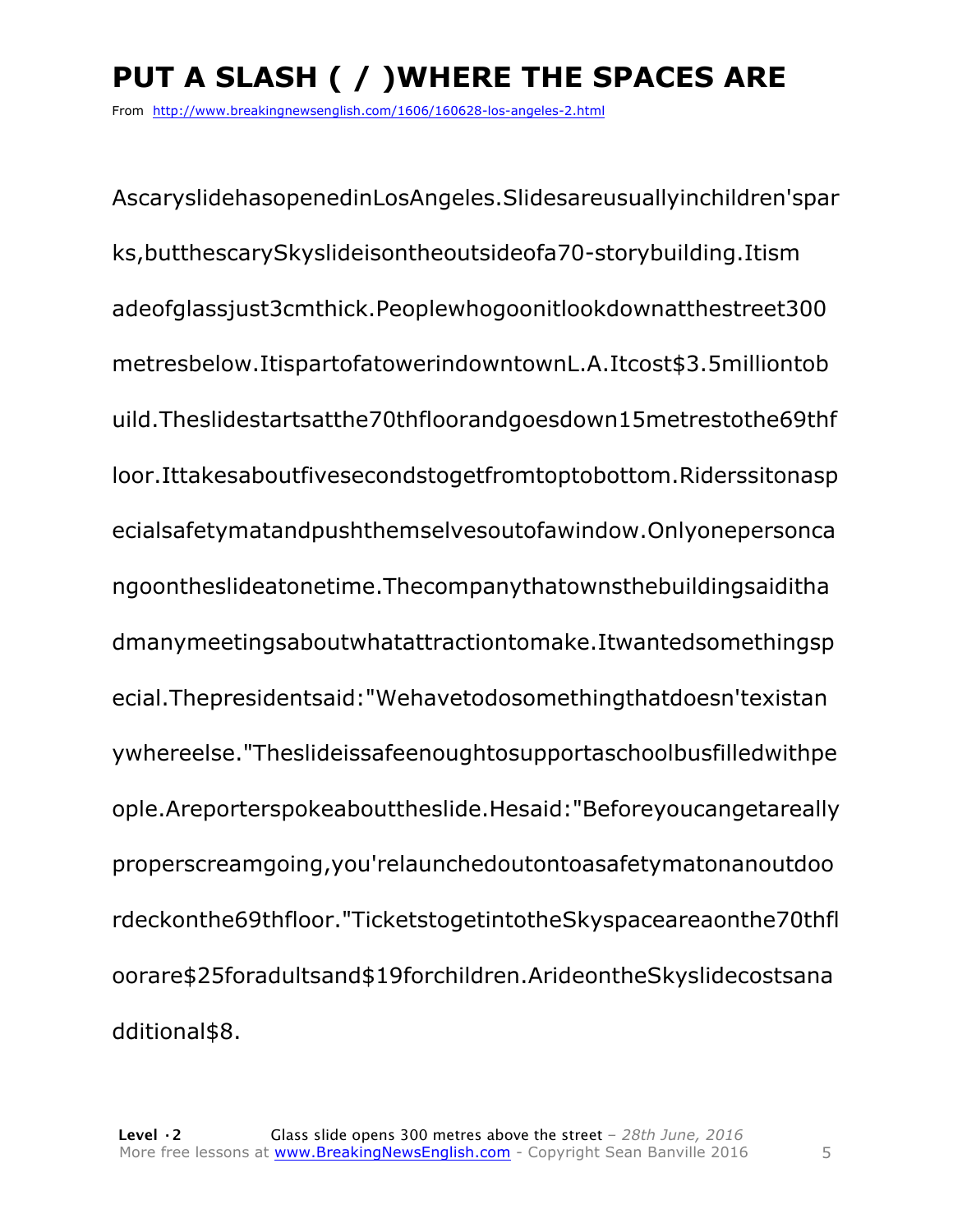### **CITY ATTRACTIONS SURVEY**

From http://www.breakingnewsenglish.com/1606/160628-los-angeles-4.html

Write five GOOD questions about city attractions in the table. Do this in pairs. Each student must write the questions on his / her own paper.

When you have finished, interview other students. Write down their answers.

|      | STUDENT 1 | STUDENT 2 | STUDENT 3 |
|------|-----------|-----------|-----------|
| Q.1. |           |           |           |
| Q.2. |           |           |           |
| Q.3. |           |           |           |
| Q.4. |           |           |           |
| Q.5. |           |           |           |

- Now return to your original partner and share and talk about what you found out. Change partners often.
- Make mini-presentations to other groups on your findings.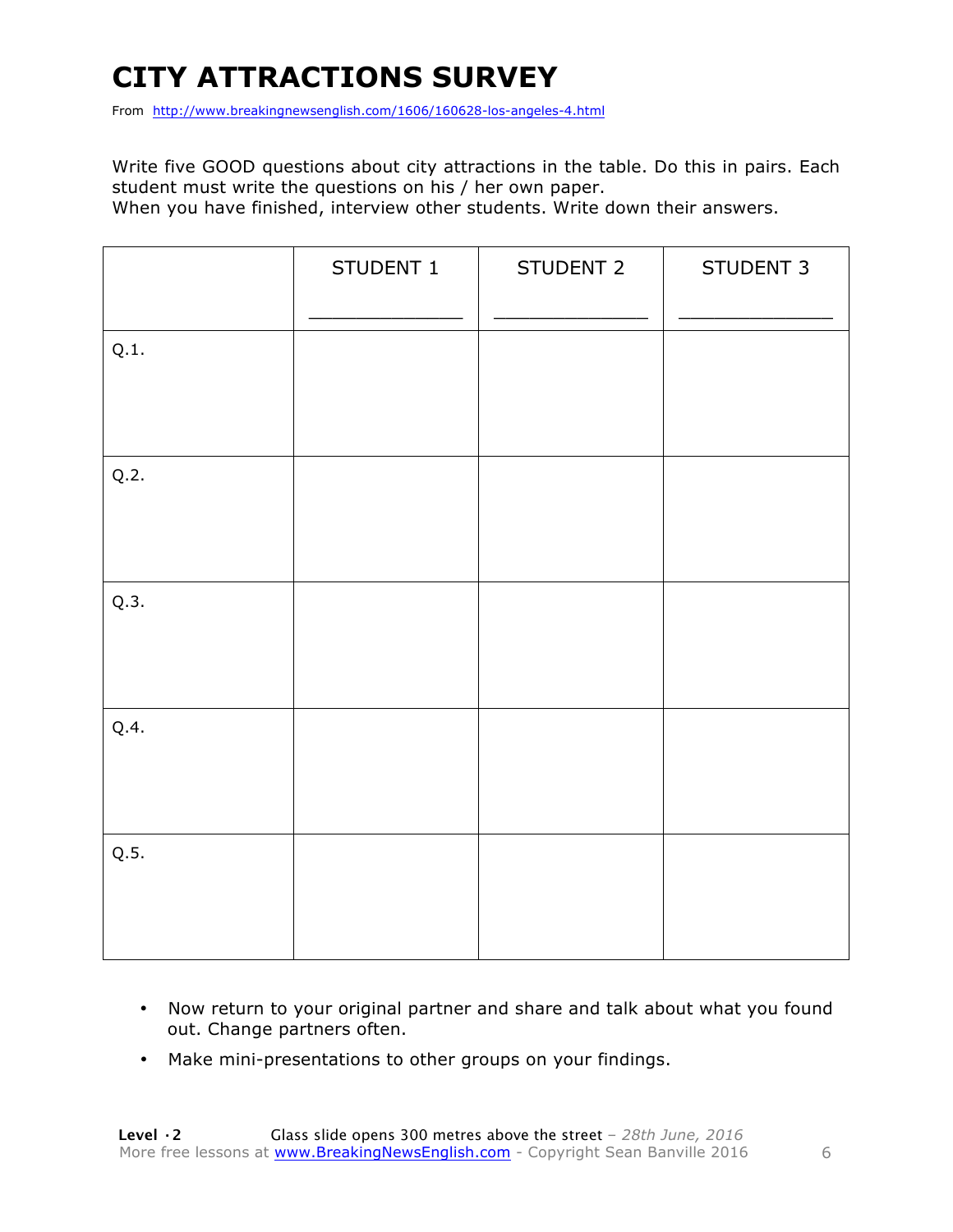### **WRITE QUESTIONS & ASK YOUR PARTNER(S)**

Student A: Do not show these to your speaking partner(s).

| a) |  |  |
|----|--|--|
| b) |  |  |
| c) |  |  |
| d) |  |  |
| e) |  |  |
| f) |  |  |
|    |  |  |

*Glass slide opens 300 metres above the street – 28th June, 2016* More free lessons at www.BreakingNewsEnglish.com

### **WRITE QUESTIONS & ASK YOUR PARTNER(S)**

-----------------------------------------------------------------------------

Student B: Do not show these to your speaking partner(s).

| a) |  |  |
|----|--|--|
| b) |  |  |
| c) |  |  |
| d) |  |  |
| e) |  |  |
| f) |  |  |
|    |  |  |